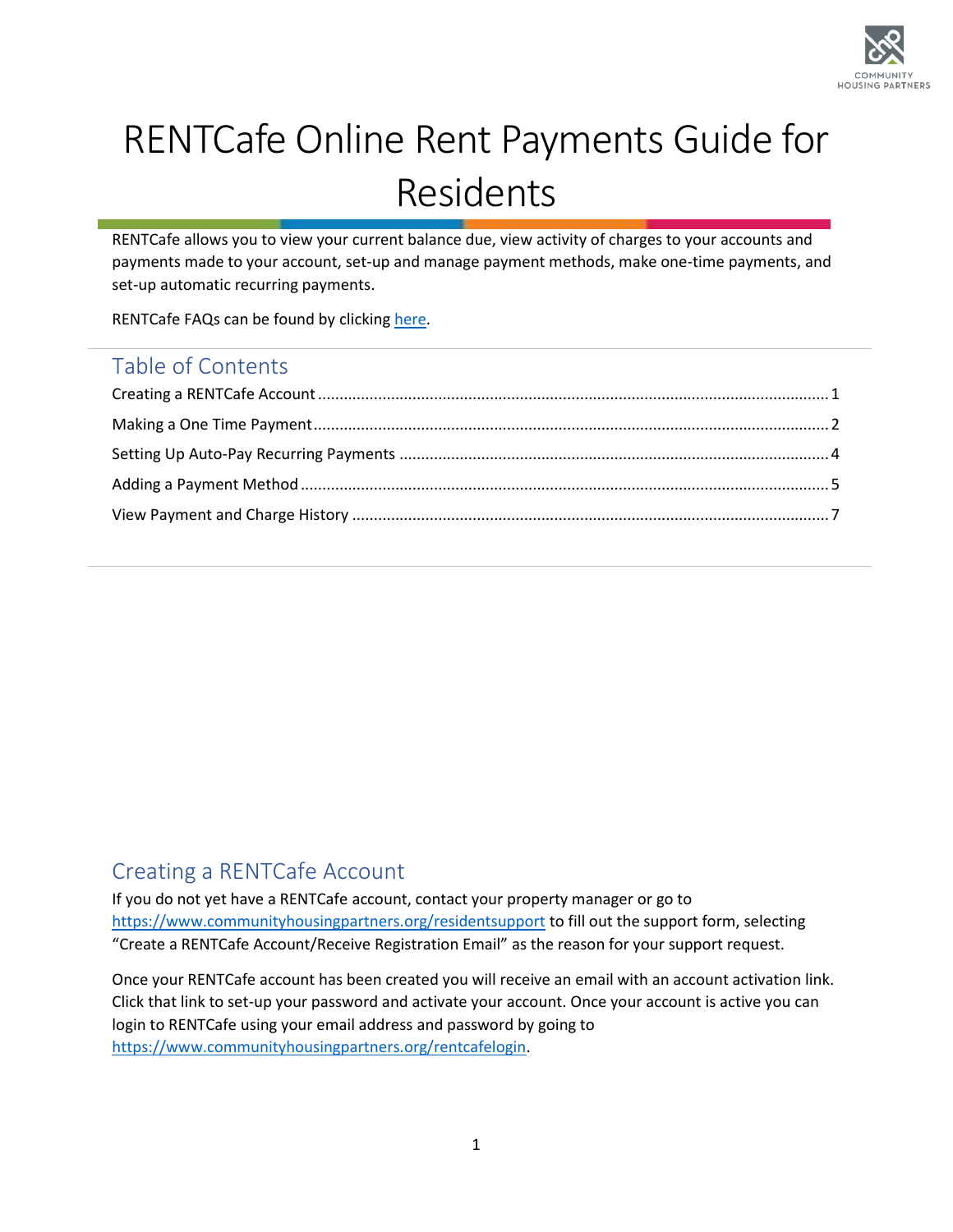

### <span id="page-1-0"></span>Making a One Time Payment

4. Click Next.

- 1. Go to<https://www.communityhousingpartners.org/rentcafelogin> and login to your account using your email address and password.
- 2. Click Pay Now. If you do not see Pay Now, or you need to add a new payment method to use for this payment, view th[e Adding a Payment Method](#page-4-0) section in this guide for more information

|    | about adding a payment                                                                             |                 | RENTCafé®                                           |                                                   |                     |        |               |                                                                                                                                                                                               |                |
|----|----------------------------------------------------------------------------------------------------|-----------------|-----------------------------------------------------|---------------------------------------------------|---------------------|--------|---------------|-----------------------------------------------------------------------------------------------------------------------------------------------------------------------------------------------|----------------|
|    | method before proceeding.                                                                          | ₩               | Payments Compliance                                 |                                                   |                     |        |               | ►<br>v                                                                                                                                                                                        | Δ.<br>- 6      |
|    |                                                                                                    |                 |                                                     |                                                   |                     |        |               | Logged in as:                                                                                                                                                                                 |                |
|    |                                                                                                    | <b>Payments</b> |                                                     |                                                   |                     |        |               |                                                                                                                                                                                               |                |
|    |                                                                                                    |                 | <b>Make Payments</b><br>Auto-pay Setup              | <b>Payment Accounts</b><br><b>Recent Activity</b> |                     |        |               |                                                                                                                                                                                               |                |
|    |                                                                                                    |                 | Current Balance: \$329.00<br>As of: 6/16/2021       |                                                   |                     |        |               | Missing a payment can be<br>expensive.                                                                                                                                                        |                |
|    |                                                                                                    | <b>Charge</b>   |                                                     | <b>Amount</b>                                     | <b>Charged on</b>   |        |               | Set up auto-pay >                                                                                                                                                                             |                |
|    |                                                                                                    |                 | RENT 7/1/2021 to 7/31/2021                          | \$329.00                                          | 7/1/2021            |        |               | Pay Now                                                                                                                                                                                       |                |
|    |                                                                                                    |                 |                                                     |                                                   |                     |        |               |                                                                                                                                                                                               |                |
|    | to pay in Payment Amount, and<br>select the payment method you<br>wish to use. You can also add an |                 | portion of this fee. Service fee is non-refundable. |                                                   |                     |        |               | A service fee will be charged at the time of payment for Bank Account transactions. The property management company does not receive any<br><b>Add Credit Card</b><br><b>Add Bank Account</b> | Add Debit Card |
|    | extra payment amount if you                                                                        |                 | <b>Description</b>                                  |                                                   | <b>Total Amount</b> | Paid   | <b>Unpaid</b> | <b>Payment Amount</b>                                                                                                                                                                         |                |
|    | want to pre-pay for future                                                                         |                 | RENT 7/1/2021 to 7/31/2021                          | \$329.00                                          |                     | \$0.00 | \$329.00      | 329.00                                                                                                                                                                                        |                |
|    |                                                                                                    |                 |                                                     |                                                   |                     |        | Total         | \$329,00                                                                                                                                                                                      |                |
|    | charges.                                                                                           |                 | <b>Enter Payment Details</b>                        |                                                   |                     |        |               |                                                                                                                                                                                               |                |
|    |                                                                                                    |                 |                                                     |                                                   |                     |        |               |                                                                                                                                                                                               |                |
|    |                                                                                                    |                 | Select Payment Account                              | -Select Payment Account-                          |                     |        |               |                                                                                                                                                                                               |                |
|    | Click Next.                                                                                        |                 | \$329.00<br><b>Poyment Amount</b>                   |                                                   |                     |        |               |                                                                                                                                                                                               |                |
|    |                                                                                                    |                 | 0.00<br><b>Extra Payment Amount</b>                 |                                                   |                     |        |               |                                                                                                                                                                                               |                |
| 4. |                                                                                                    |                 | \$329.00<br><b>Total Amount</b>                     |                                                   |                     |        |               |                                                                                                                                                                                               |                |

5. Review the payment details, check the box to accept the terms and conditions, and click Submit Payment.

| <b>ONE-TIME PAYMENT</b><br>Payment Details > Review Payment > Confirmation                                                   |                                    | Details -<br><b>Payment Account</b><br><b>Service Fee if applicable</b><br><b>And Payment Amount</b>                                                                                                                    |
|------------------------------------------------------------------------------------------------------------------------------|------------------------------------|-------------------------------------------------------------------------------------------------------------------------------------------------------------------------------------------------------------------------|
| <b>Payment Details</b>                                                                                                       |                                    | い                                                                                                                                                                                                                       |
| Payment Account                                                                                                              | Checking Chk <sup>*****</sup> 7278 |                                                                                                                                                                                                                         |
| Payment Amount                                                                                                               | \$1,725.00                         |                                                                                                                                                                                                                         |
| CLICK "SUBMIT" BELOW.<br>I have read and accept the Terms and Conditions<br><b>Back to Payment Details</b><br>Submit Payment |                                    | PLEASE READ THIS ENTIRE AGREEMENT BEFORE PROCEEDING, BY CLICKING ON THE "SUBMIT" BUTTON BELOW, YOU ACCEPT THE TERMS AND CONDITIONS. IF YOU DO NOT ACCEPT THESE TERMS, DO NOT<br><b>Agree to Terms and</b><br>Conditions |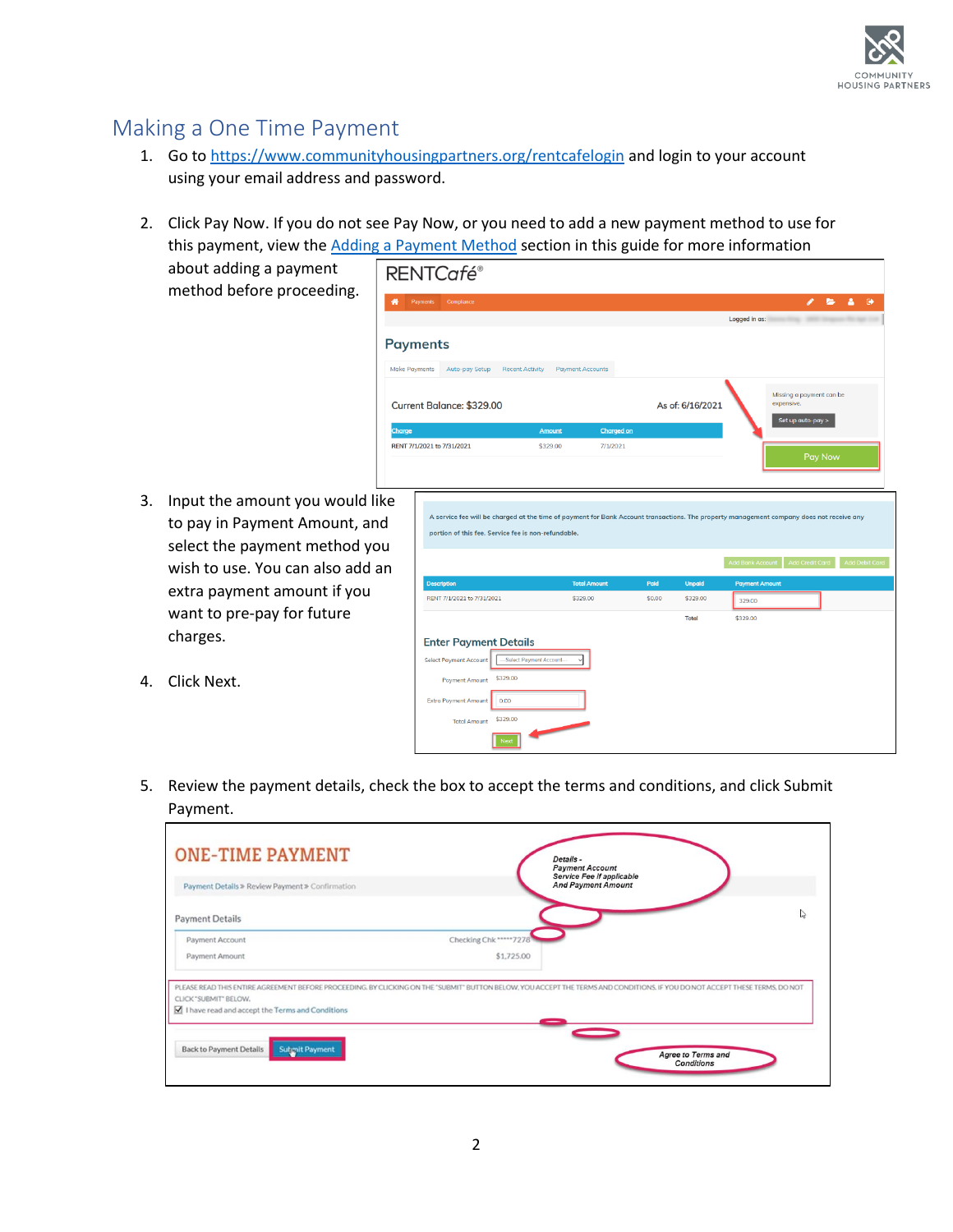

6. Once you submit your payment you will be taken to a payment confirmation page, where you can print the payment details. You will also receive a confirmation email.

| <b>ONE-TIME PAYMENT</b>                                                                                                                                                   | <b>CONFIRMATION PAGE</b><br><b>Confirmation Email</b><br>notification                                     |
|---------------------------------------------------------------------------------------------------------------------------------------------------------------------------|-----------------------------------------------------------------------------------------------------------|
| Payment Details » Review Payment » Confirmation                                                                                                                           |                                                                                                           |
| If you would like your rent paid automatically every month, please set up an automatic monthly payment.<br>You can access payment details anytime from the Payments page. | $\triangledown$ Your payment was successful! A confirmation email has been sent to brittney.dol@yari.com. |
| <b>Payment Details</b>                                                                                                                                                    | $\bigoplus$ Print                                                                                         |
| <b>Confirmation Number:</b>                                                                                                                                               | 600000995                                                                                                 |
| Payment Date:                                                                                                                                                             | 6/6/2016 4:06 PM (EST)                                                                                    |
| Payment Account:                                                                                                                                                          | Brit Checking Chk ****7278                                                                                |
| Payment Amount:                                                                                                                                                           | \$1,725.00                                                                                                |
| $\zeta_{\rm N}$                                                                                                                                                           |                                                                                                           |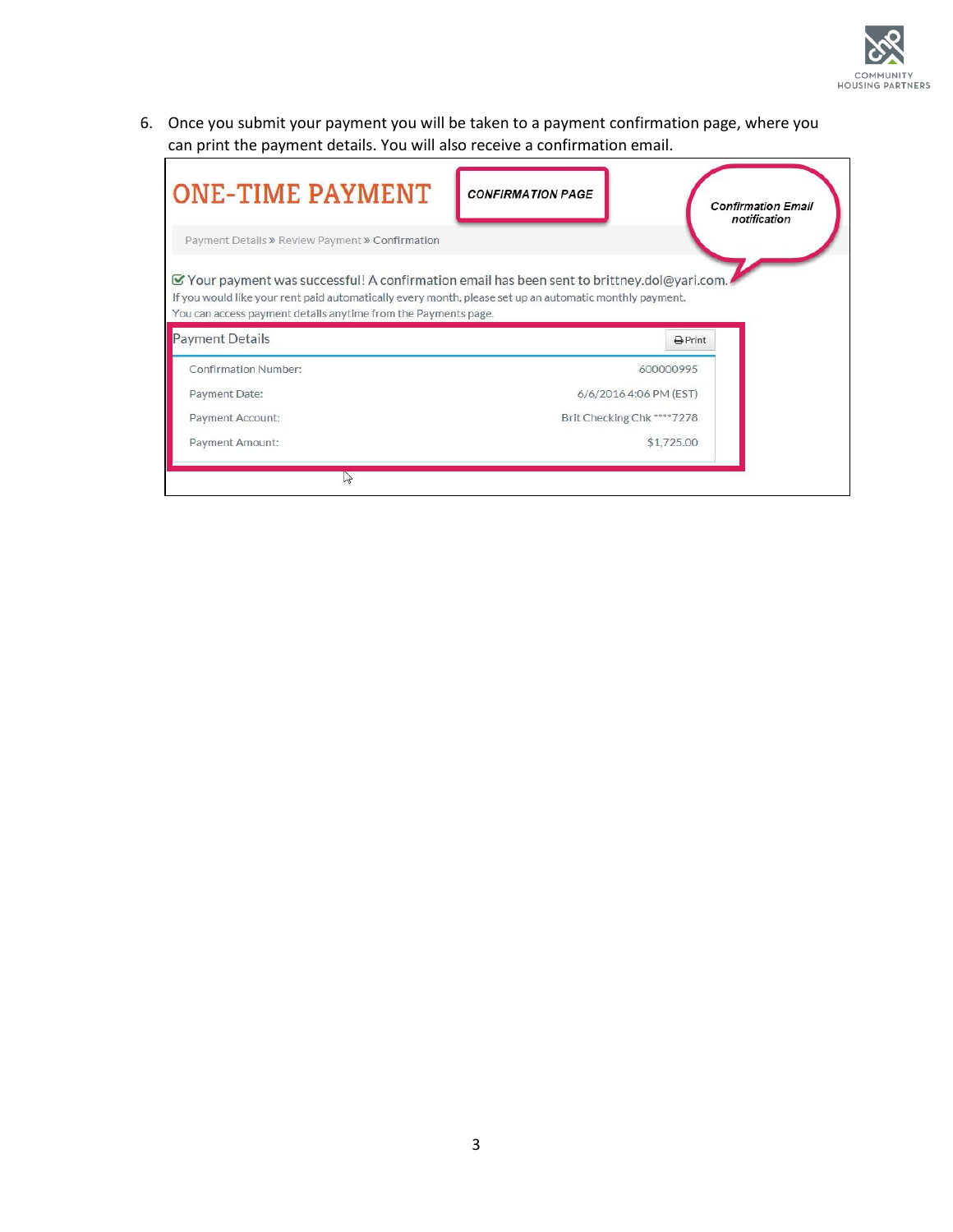

## <span id="page-3-0"></span>Setting Up Auto-Pay Recurring Payments

Note that automatic payments are pulled at 4:15AM on the date they are scheduled. You can only set-up auto-pay recurring payments if you have a Bank Account added as a payment method. If you do not have a bank account added as a payment method you must first follow the instructions in [Adding a Payment Method](#page-4-0) to add a Bank Account.

- 1. Go to<https://www.communityhousingpartners.org/rentcafelogin> and login to your account using your email address and password.
- 2. Click the Auto-Pay Set-up tab.

| RENTCafé®                                          |                                                   |                   |                  |               |                                                             |   |
|----------------------------------------------------|---------------------------------------------------|-------------------|------------------|---------------|-------------------------------------------------------------|---|
| 番<br>Payments<br>Compliance                        |                                                   |                   |                  |               | А<br>,<br>►                                                 | 藤 |
|                                                    |                                                   |                   |                  | Logged in as: |                                                             |   |
| <b>Payments</b><br>Auto-pay Setup<br>Make Payments | <b>Recent Activity</b><br><b>Payment Accounts</b> |                   |                  |               |                                                             |   |
| Current Balance: \$329.00                          |                                                   |                   | As of: 6/16/2021 |               | Missing a payment can be<br>expensive.<br>Set up auto-pay > |   |
| Charge                                             | Amount                                            | <b>Charged on</b> |                  |               |                                                             |   |
| RENT 7/1/2021 to 7/31/2021                         | \$329.00                                          | 7/1/2021          |                  |               | Pay Now                                                     |   |

3. Select the appropriate payment account, choose the start and end date of the recurring payment, the date you want the payment to be made from your account, and the payment amount to be taken with each automatic payment. Click next.

| <b>PAYMENTS</b>         |                |                                                       |                        |                         |        |                       |  |
|-------------------------|----------------|-------------------------------------------------------|------------------------|-------------------------|--------|-----------------------|--|
| <b>Make Payments</b>    | Auto-pay Setup | <b>Pending Activity</b>                               | <b>Recent Activity</b> | <b>Payment Accounts</b> |        |                       |  |
| Fixed Monthly Chargets  |                |                                                       |                        |                         |        |                       |  |
|                         |                | Your total monthly fixed charges are \$1,725.00/month |                        |                         |        |                       |  |
|                         |                |                                                       | <b>Start Date</b>      | <b>End Date</b>         | Pay On | <b>Payment Amount</b> |  |
| <b>Auto-Pay Account</b> |                |                                                       |                        |                         |        |                       |  |

4. Review the payment details, check the box to verify that you have read and accept the terms and conditions, and click Submit.

| Make Payments                                  | Auto-pay Setup<br>Pending Activity<br>Recent Activity                                                                                                            | Payment Accounts                                 |                          |
|------------------------------------------------|------------------------------------------------------------------------------------------------------------------------------------------------------------------|--------------------------------------------------|--------------------------|
| <b>Fixed Monthly Charges</b>                   |                                                                                                                                                                  |                                                  |                          |
| Your total monthly fixe<br>Auto-Pay Account    | Z,                                                                                                                                                               |                                                  | Ŋ                        |
| Checking Chk <sup>*****</sup> 7278             | <b>Payment Account</b><br><b>Start Date</b><br><b>End Date</b>                                                                                                   | Checking Chk *****7278<br>7/1/2016<br>12/31/2016 | Next                     |
| Variable Monthly Chi<br>Description<br>Auto-Pa | Pay On<br><b>Payment Amount</b><br>You authorize to have the above amount withdrawn from your selected payment account every month under the specified Terms and | 5th of every month<br>\$1,725.00                 | bunt                     |
| Rent<br>Select                                 | Conditions until you cancel your authorization.<br>I have read and accept the Terms and Conditions                                                               |                                                  | Submit<br>Cancel<br>Next |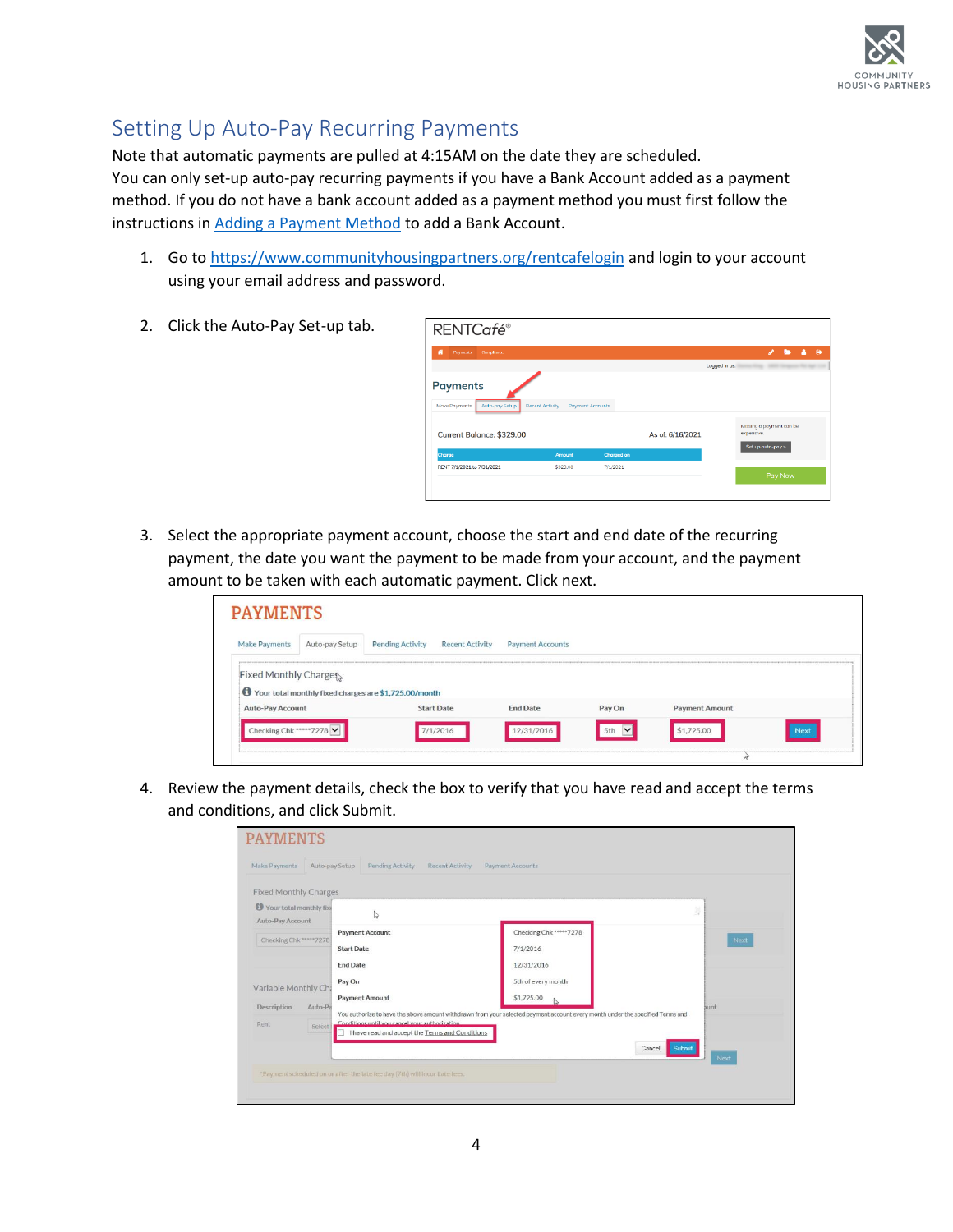

## <span id="page-4-0"></span>Adding a Payment Method

- 1. Go to<https://www.communityhousingpartners.org/rentcafelogin> and login to your account using your email address and password.
- 2. Click the Payment Accounts tab.

| RENTCafé®                                                                           |                         |                   |                  |                                                             |
|-------------------------------------------------------------------------------------|-------------------------|-------------------|------------------|-------------------------------------------------------------|
| 俗<br>Payments<br>Compliance                                                         |                         |                   |                  | А<br>v<br>ь<br>$\bullet$                                    |
|                                                                                     |                         |                   | Logged in as:    |                                                             |
| <b>Payments</b><br>Auto-pay Setup<br><b>Recent Activity</b><br><b>Make Payments</b> | <b>Payment Accounts</b> |                   |                  |                                                             |
| Current Balance: \$121.00                                                           |                         |                   | As of: 6/16/2021 | Missing a payment can be<br>expensive.<br>Set up auto-pay > |
| Charge                                                                              | <b>Amount</b>           | <b>Charged on</b> |                  |                                                             |
| RENT 7/1/2021 to 7/31/2021                                                          | \$121.00                | 7/1/2021          |                  | Add a Debit Card                                            |
|                                                                                     |                         |                   |                  | or use other form of payment                                |

3. Click Add Bank Account, Add Credit Card, or Add Debit Card, depending on the type of account you want to add.

| <b>Payments</b>                    |                                                                                                      |                            |                     |                                                 |  |
|------------------------------------|------------------------------------------------------------------------------------------------------|----------------------------|---------------------|-------------------------------------------------|--|
| Make Payments<br>Auto-pay Setup    | <b>Payment Accounts</b><br><b>Recent Activity</b>                                                    |                            |                     | <b>Add Bank Account</b>                         |  |
| <b>Bank Accounts</b>               |                                                                                                      |                            |                     |                                                 |  |
|                                    | Use the bank accounts listed below to make one-time payments or schedule monthly automatic payments. |                            |                     |                                                 |  |
| <b>Name on Account</b>             | <b>Bank Transit Number</b>                                                                           | <b>Bank Account Number</b> | <b>Account Type</b> | Edit<br><b>Delete</b>                           |  |
| No data available in table         |                                                                                                      |                            |                     |                                                 |  |
| Showing 0 to 0 of 0 entries        |                                                                                                      |                            |                     | <b>Add Credit Card</b><br><b>Add Debit Card</b> |  |
| <b>Credit Cards or Debit Cards</b> |                                                                                                      |                            |                     |                                                 |  |
|                                    | Use the credit cards or debit cards listed below to make one-time payments.                          |                            |                     |                                                 |  |
| <b>Card Type</b>                   | <b>Card Number</b>                                                                                   |                            | Edit                | <b>Delete</b>                                   |  |
| No data available in table         |                                                                                                      |                            |                     |                                                 |  |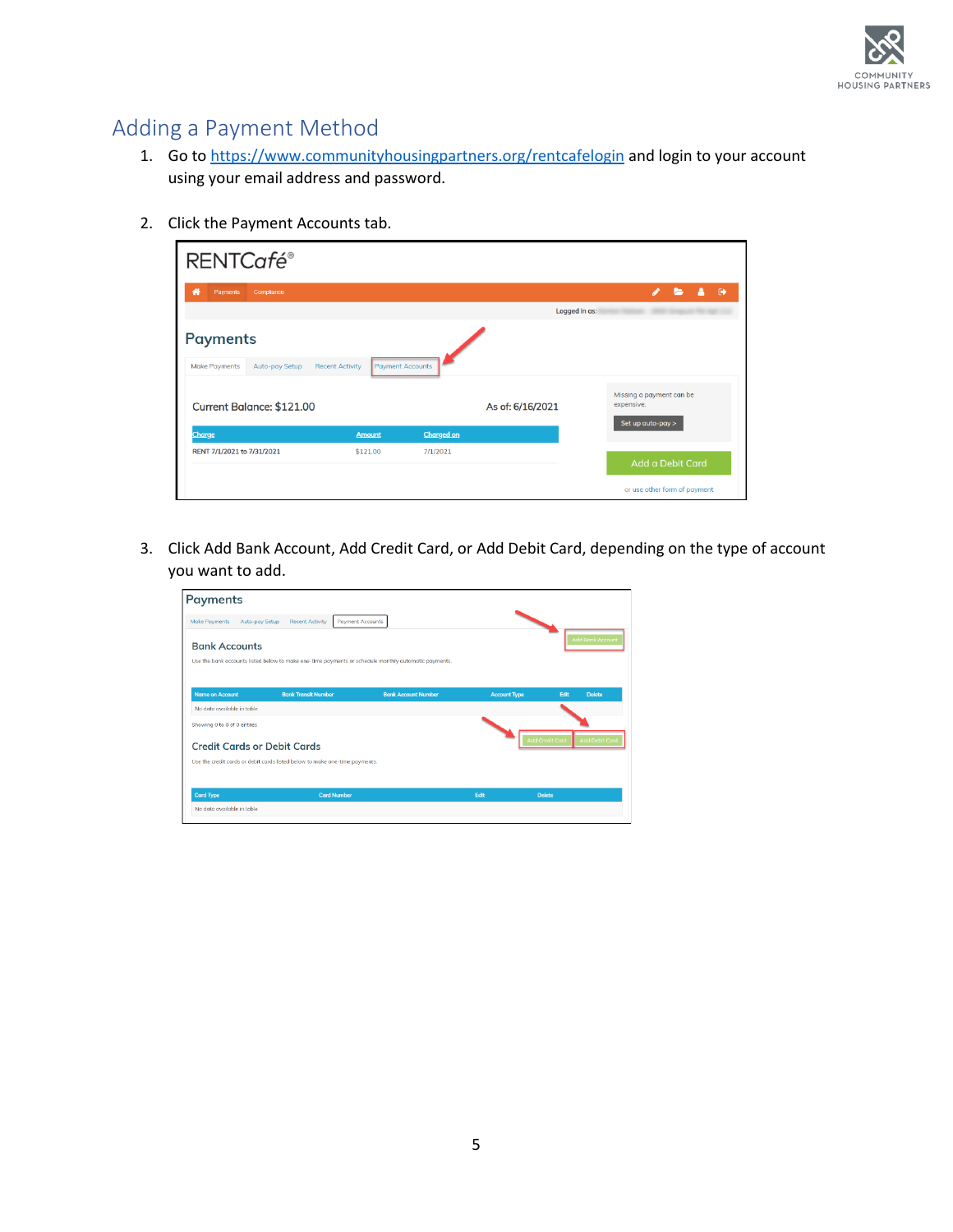

4. If you are adding a credit or debit card, input the card information, billing information, check he terms and conditions box, and click Save.



5. If you are adding a bank account, input the account name, routing number, account type and confirm the account type, then click Save.

| <b>ADD A BANK ACCOUNT</b>                                                                                                                                                                                                                                                                |                                         |
|------------------------------------------------------------------------------------------------------------------------------------------------------------------------------------------------------------------------------------------------------------------------------------------|-----------------------------------------|
| <b>Back to Payment Accounts</b><br>Joe Smith<br>1234 Anystreet Court<br>Anycity, AA 12345<br>1234<br>$8\vee 6$<br>Pay to the order of<br>Dollars<br><b>Bank Anywhere</b><br>123456789123   +1234<br>123456789<br>Routing<br><b>Account</b><br>Check<br><b>Number</b><br>Number<br>Number |                                         |
| Account Name<br>Routing Number (9 digits)<br><b>Confirm Routing Number</b>                                                                                                                                                                                                               |                                         |
| Account Number (3-17 digits)<br>Confirm Account Number                                                                                                                                                                                                                                   |                                         |
| Account Type                                                                                                                                                                                                                                                                             | <b>Checking Account</b><br>$\checkmark$ |
| Save                                                                                                                                                                                                                                                                                     |                                         |

6. You can edit or delete a payment method at any time by going to the Payment Method tab.

| <b>Payments</b>                        |                                                                                                      |                            |                     |      |                         |
|----------------------------------------|------------------------------------------------------------------------------------------------------|----------------------------|---------------------|------|-------------------------|
| <b>Make Payments</b><br>Auto-pay Setup | <b>Recent Activity</b>                                                                               | <b>Payment Accounts</b>    |                     |      |                         |
| <b>Bank Accounts</b>                   | Use the bank accounts listed below to make one-time payments or schedule monthly automatic payments. |                            |                     |      | <b>Add Bank Account</b> |
| <b>Name on Account</b>                 | <b>Bank Transit Number</b>                                                                           | <b>Bank Account Number</b> | <b>Account Type</b> | Edit | <b>Delete</b>           |
|                                        | *****                                                                                                | *****                      | Checking            | Edit | Delete                  |
| Showing 1 to 1 of 1 entries            |                                                                                                      |                            |                     |      |                         |